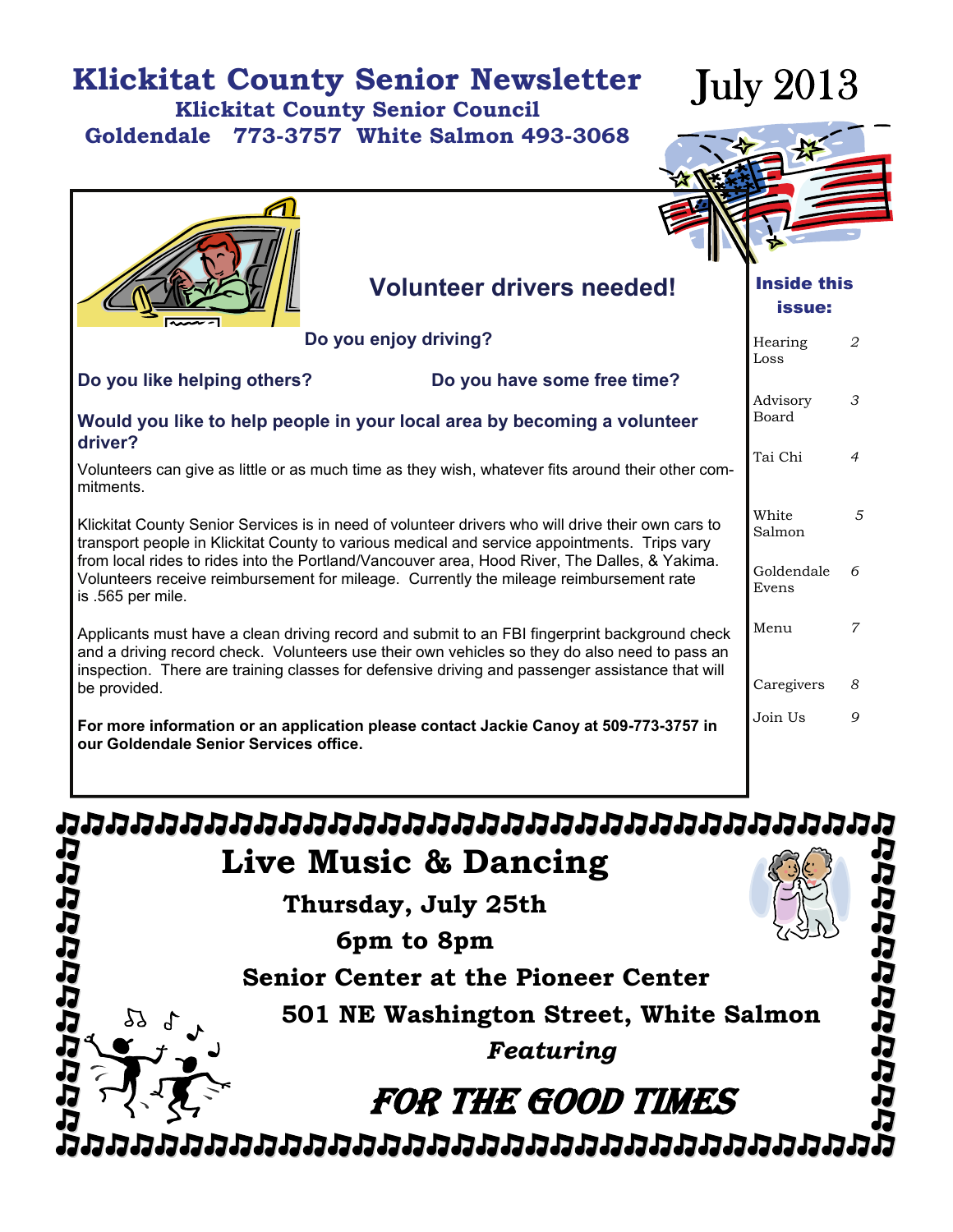

**Communication Tips for People with Hearing Loss** 

by Adrienne Tarnoff and Noreen Gibbens on June 19, 2013

Hearing loss can make conversations and social outings a struggle but there are some steps you can take to make communication easier:

**Don't try to hide your hearing loss.** If you let the person you are talking with know that you have a hearing loss, he or she will be more inclined to look directly at you and speak clearly and slowly. If you seem to get confused in the conversation, your partner will know it's due to your hearing loss and not because you are not paying attention.

**Wear your hearing aids.** Wearing your hearing aids should make things easier for you.

**Use your eyes as much as possible.** Hearing will be easier when you can also see the person you are speaking with. Get closer to your speaking partner, and make sure you can see his or her face. And don't expect to hear everything, especially if it's noisy in the room.

**Be prepared for noise!** If you're going to a noisy restaurant, try to go at less busy times to avoid large crowds. Try choosing restaurants with carpet and drapery; these help absorb the sound, and there will not be as much echoing. It is always best to have the room's noise behind you, and the person you want to hear in front of you, because your hearing aids are designed to work best in that situation.

If you're going to a lecture or religious service, get there early and sit in front. Also, many public auditoriums or places such as movie theaters have devices for people with hearing loss. They often work very well; ask for them and try them out!

 **Keeping track of the conversation.** Repeat back what you heard to make sure you're on track with the conversation. This will allow you to not get too lost, and may save you from embarrassment later on.

Try to be specific about what you missed during a conversation. Instead of saying, "huh?" or "what?", repeat back what you did hear. For example: "You're going out at what time?" This strategy helps the speaker avoid repeating everything he or she said.

If the person is speaking too fast, ask him or her to slow down. Be specific as to what will help you more.

**Be patient with yourself**. Be patient with yourself and your communication partners. You will not always understand everything, but by using these ideas, you should get the most important information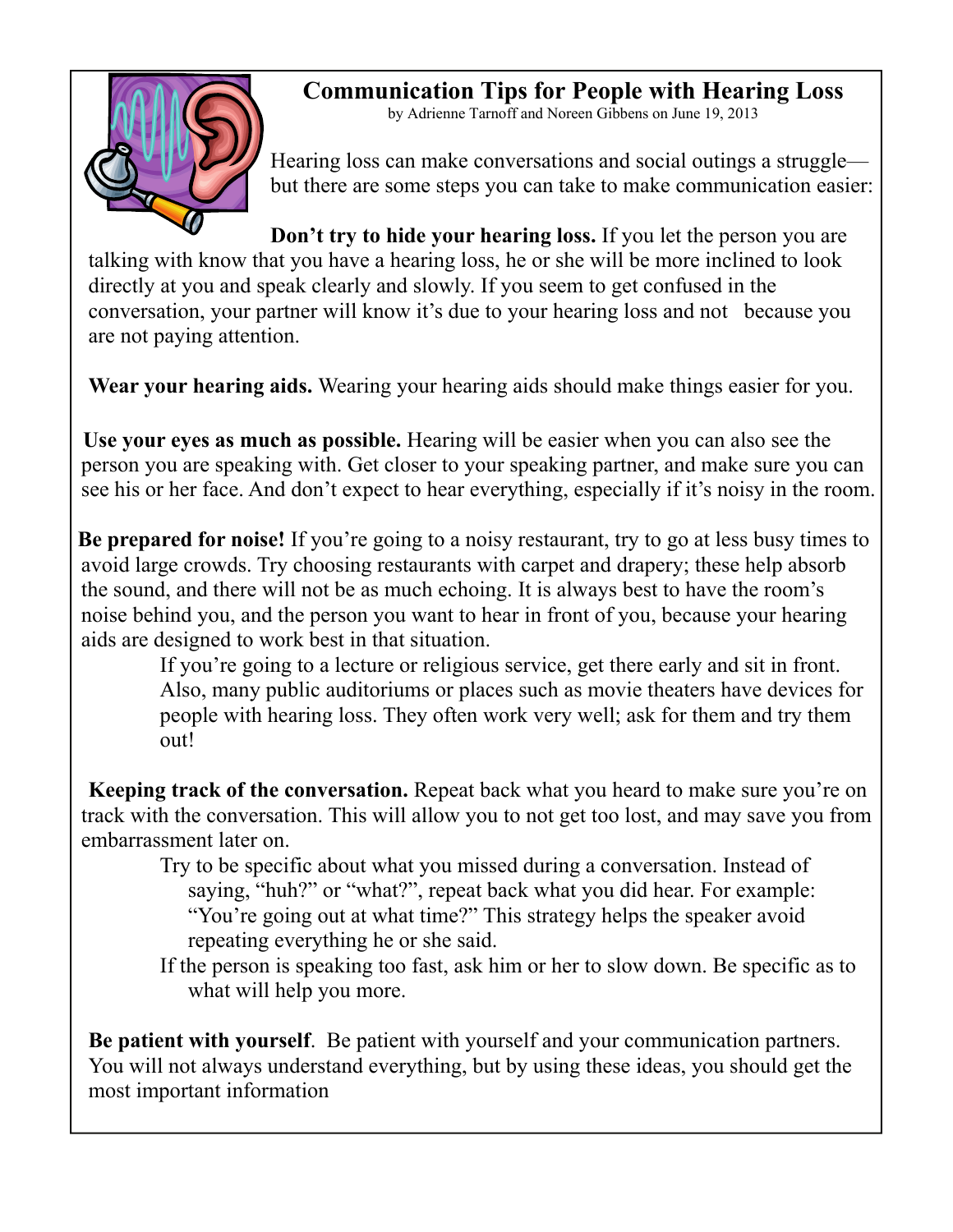

#### **Communication Tips for Family & Friends of Those with Hearing Loss**

by Adrienne Tarnoff and Noreen Gibbens on June 19, 2013

Hearing loss can make communication frustrating for everyone. Remember: as frustrated as you may get, it is worse for the person with the hearing loss. But there are some ways of speaking that have been proven to make it easier for people to understand better when they have hearing loss. Here are some ideas on how to make communication clearer for all:

• Please remember that while hearing aids help, they do not make a person's hearing "normal." They should make it easier to communicate, but be sure your expectations are reasonable.

• When speaking to a person with hearing loss, the first tip is to just slow down. Pause every now and then.

• If you're asked to repeat something, say it a bit slower. If this does not work, try saying it using different words.

• Speaking a bit louder might help, but shouting makes it even more difficult. When we yell or shout, our speech gets distorted, but it does not make the important parts of speech any easier to hear.

• Do not cover your mouth when speaking. Look directly at your partner and try not to turn your back.

When going out to a restaurant, think about how noisy it may be, and recommend some quieter restaurants or go during less busy hours. Trying to listen in a noise-filled environment can be awfully tiring, and speaking up over the noise will strain your voice. Make it easier for everybody.

Please remember to be patient and continue to use the ideas you have read about here. They really do work!

#### **Klickitat County Senior Advisory Board**

**Next meeting is Friday, August 2nd at 10:30am at the Dallesport Community Center. (No July Meeting)** 

**The purpose of the Senior Advisory Board is to represent the interests of the senior citizens of Klickitat County, and assure that proper program planning, budgeting, administration, and evaluation are carried out for the best interest of the Klickitat County Senior Citizens**.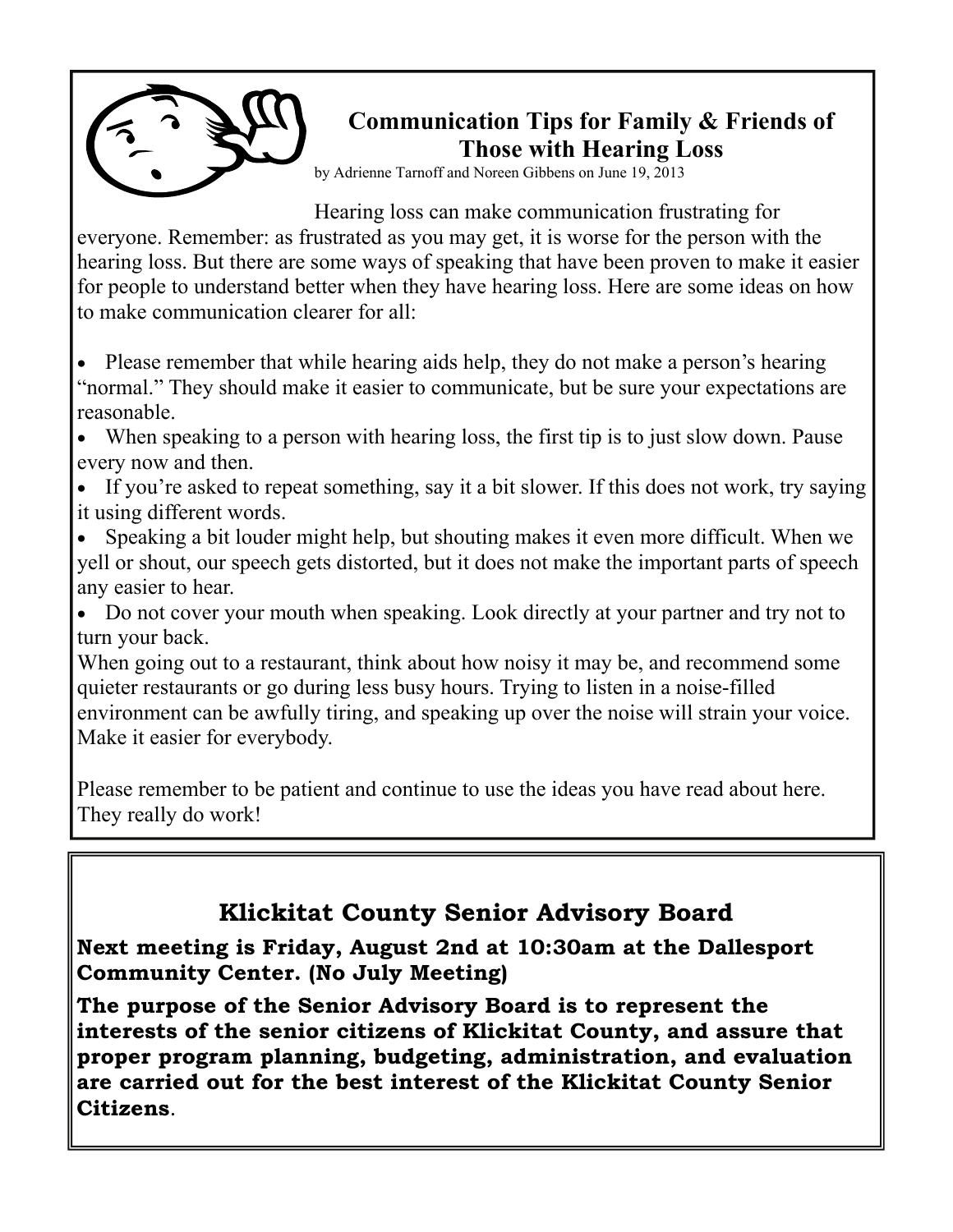#### **Tai Chi - A Great Way for Seniors to Improve Their Balance JOIN us for the Tai Chi for Better Balance Class Classes are 1-hour every Tuesday Time: 2pm to 3pm Place: Goldendale Senior Center (115 E. Main Street) Cost: FREE for seniors 60 and better Instructor: Brad Stevens**

#### **Contact Klickitat County Senior Services 509-773-3757 for more information about the class.**

No materials required for the class. We suggest you wear loose fitting clothing for easy movement and comfortable, flat shoes (not slip-on).

#### **Tai Chi for Better Balance**

The movements of Tai Chi are done in a slow and gentle manner, making it an ideal exercise for seniors. Also, it is typically done standing and involves a lot of gradual weight shifting and stepping in different directions.

Those types of movements take a lot of body control and are a great way for seniors to work on balance and coordination. In fact, it has been proven to improve balance, which is why you will often see it referenced in articles about fall prevention.

Other benefits of Tai Chi may include:

- Better quality of sleep
- A reduction in anxiety
- Pain relief
- Lower blood pressure
- General feeling of well being



#### **What is Tai Chi?**

Tai Chi is an ancient form of martial arts developed hundreds of years ago. Unlike most martial arts, though, Tai Chi was meant less for combat and more as a way to exercise and increase longevity and well-being.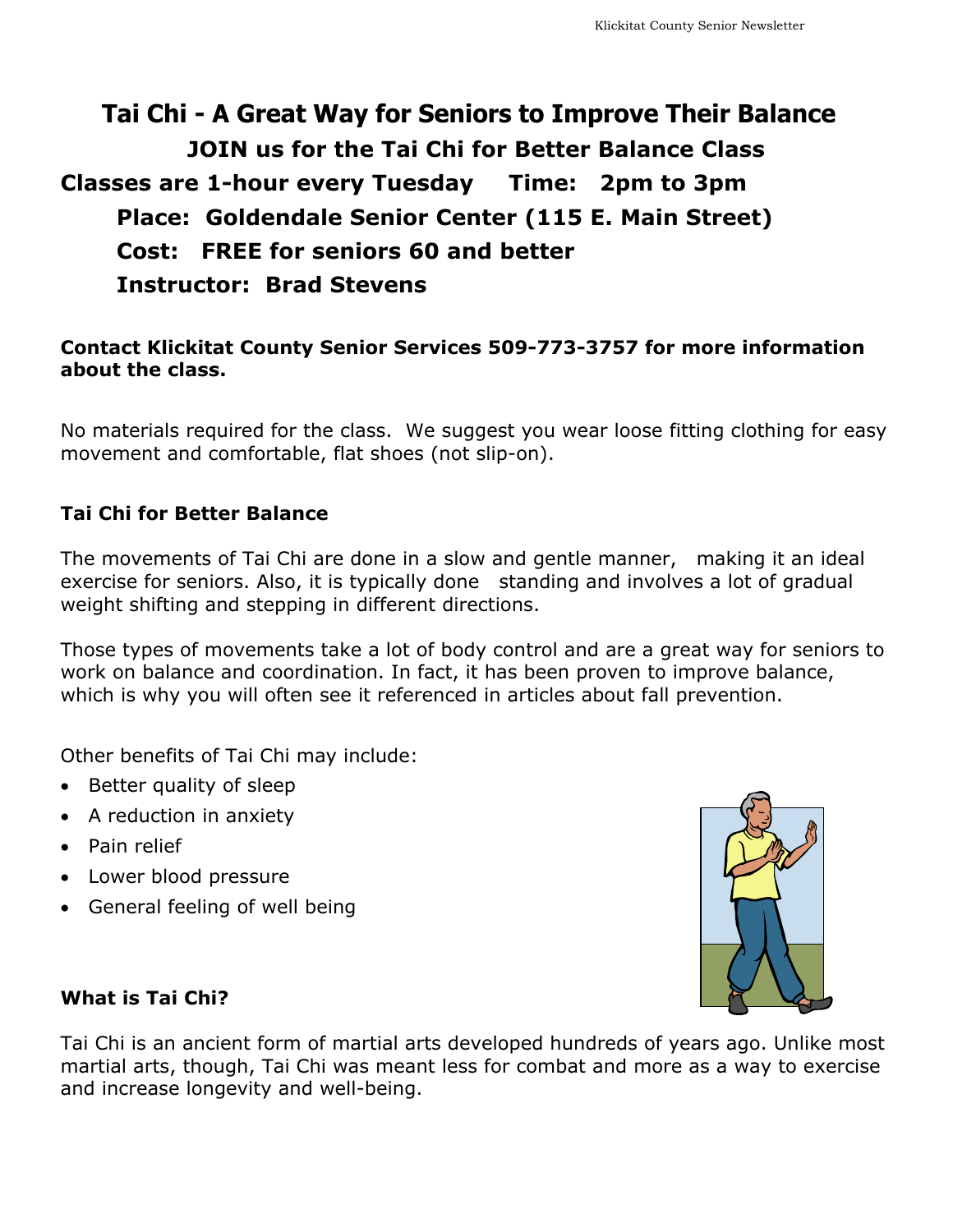

## **White Salmon Events July 2013**

*White Salmon events are held in the Senior Center at the Pioneer Center in WS unless otherwise indicated.* 

| <b>Sun</b>                                                                                                                      | Mon                                   | <b>Tue</b>                                                   | <b>Wed</b>                                       | <b>Thu</b>                                                                                                                                     | <b>Fri</b>                                                               | <b>Sat</b>                       |
|---------------------------------------------------------------------------------------------------------------------------------|---------------------------------------|--------------------------------------------------------------|--------------------------------------------------|------------------------------------------------------------------------------------------------------------------------------------------------|--------------------------------------------------------------------------|----------------------------------|
| <b>WGAP</b> Food<br>Bank is open on<br>Tuesdays &<br>Thursdays from<br>8:30 to 3:30pm<br>call for MATS<br>for<br>transportation | 1<br>9:30am<br>Exercise<br>10am Bingo | $\overline{2}$<br>8:15 Yoga<br>2pm<br><b>Strong</b><br>Women | 3<br>9:30am<br>Exercise                          | $\overline{\mathbf{4}}$<br><b>OFFICE</b><br><b>CLOSED</b>                                                                                      | 5<br>9:30am<br>Exercise                                                  | 6                                |
| $\tau$                                                                                                                          | 8<br>9:30 Exercise                    | 9<br>8:15 Yoga<br>2pm<br>Strong<br>Women                     | 10<br>9:30<br>Exercise<br>Hood River<br>Shopping | 11<br>8:15 Yoga<br>Noon-Pinochle<br>2pm Strong<br>Women                                                                                        | 12<br>9:30am<br>Exercise                                                 | 13                               |
| 14                                                                                                                              | 15<br>9:30<br>Exercise<br>10am Bingo  | 16<br>8:15 Yoga<br>2pm<br><b>Strong</b><br>Women             | 17<br>9:30<br>Exercise                           | 18<br>8:15 Yoga<br>Noon-Pinochle<br>2pm Strong<br>Women                                                                                        | 19<br>9:30am<br>Exercise                                                 | 20                               |
| 21                                                                                                                              | 22<br>9:30 Exercise                   | 23<br>8:15 Yoga<br>2pm<br>Strong<br>Women                    | 24<br>9:30<br>Exercise                           | 25<br>8:15 Yoga<br>Noon - Pinochle<br>2pm Strong<br>Women<br>6pm to 8pm<br><b>Dance and Live</b><br><b>Music "For the</b><br><b>Good Times</b> | 26<br>9:30am<br>Exercise                                                 | 27                               |
| 28                                                                                                                              | 29<br>9:30 Exercise<br>10 Bingo       | 30<br>8:15 Yoga<br>2pm<br><b>Strong</b><br>Women             | 31<br>9:30<br>Exercise                           | <b>MUSIC</b><br>7/1 Strawberry<br>Mtn Band<br>$7/3$ Barb $\&$<br>Marlow<br>7/8Old Time<br>Friends                                              | 7/10 Truman<br>Boler<br>7/15 Anne Lane<br>7/22<br>Strawberry Mtn<br>Band | 7/24 TBA<br>7/29 TBA<br>7/31 TBA |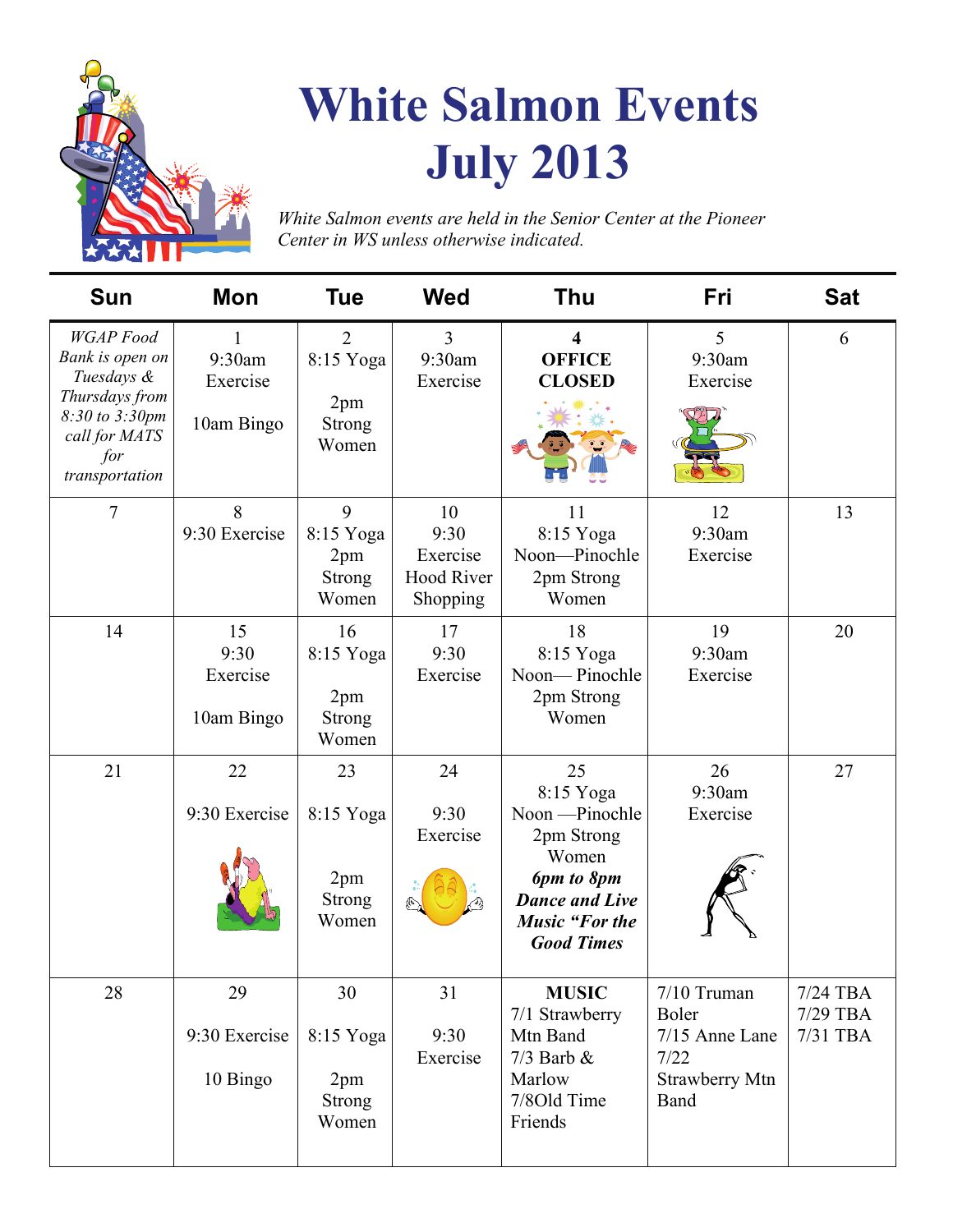

## **Goldendale Events July 2013**

**Sun Mon Tue Wed Thu Fri Sat**  *GD Food Bank is open Mon/ Tues & Thursday 10am to 1pm. Call MATS for transportation*  1 2 11am Toe Nail Care 1pm Exercise 2pm Tai Chi 3 **4 OFFICE CLOSED Celebrate Freedom**  5 12pm Pinochle 6 7 8 9 1pm Exercise 2pm Tai Chi No Stroke Survivor Class 10 10:30am Caregiver Support Group 11 1pm Exercise 1:30 Zumba 2pm Bingo 12 The Dalles Shopping 12pm Pinochle 13 14 15 16 1pm Exercise 2pm Tai Chi 17 2pm Song Circle GD Library 18 1pm Exercise 2pm Bingo 19 12pm Pinochle **20 NO Senior Breakfast**  21 22  $\vert$  23 1pm Exercise 1pm Board Meeting 2pm Tai Chi No Stroke Survivor Class 24 25 1pm Exercise 1:30 Zumba 2pm Bingo 26 Hood River Shopping 12pm Pinochle . 27 28 29 30 1pm Exercise 2pm Tai Chi 31

*Goldendale events are held at the GD Senior Center unless otherwise noted.*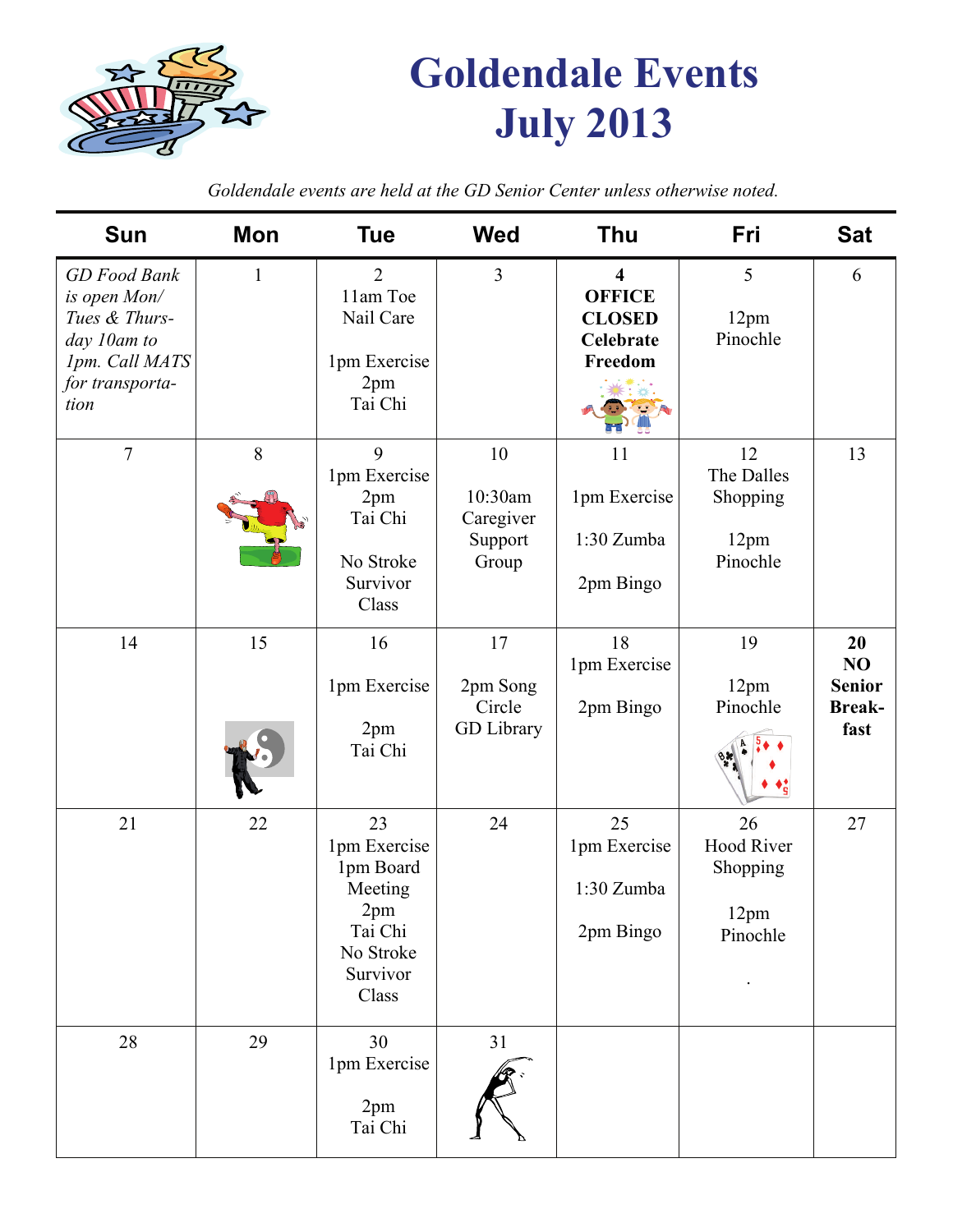## **July 2013 Menu**



| <b>Sun</b>                                           | Mon                                   | Tue                                       | <b>Wed</b>                   | <b>Thu</b>                                                           | Fri | <b>Sat</b>                                                                                                        |
|------------------------------------------------------|---------------------------------------|-------------------------------------------|------------------------------|----------------------------------------------------------------------|-----|-------------------------------------------------------------------------------------------------------------------|
| <b>MENU</b><br><b>SUBJECT</b><br>TO<br><b>CHANGE</b> | <b>WS</b><br><b>Tator Tot</b><br>Bake | $\overline{2}$<br>GD & Lyle<br>Hamburgers | 3<br><b>WS</b><br>Hamburgers | $\boldsymbol{4}$<br><b>OFFICE</b><br><b>Closed</b><br><b>HOLIDAY</b> | 5   | 6 Lyle Sr Break-<br>fast 7am to 10am<br>\$6 Adults,<br>Children $(6-12)$<br>\$3, under 6 free.<br>Lyle Lions Club |
| $\tau$                                               | 8 WS<br>Cheese Ham<br>& Noodles       | 9 GD & Lyle<br>Cheese Ham<br>& Noodles    | 10 WS<br>Taco Salad          | 11 GD<br>Taco Salad                                                  | 12  | 13                                                                                                                |
| 14                                                   | 15 WS<br>Cook's<br>Choice             | 16 GD & Lyle<br>Cook's Choice             | 17 WS<br>Chicken             | 18 GD<br>Chicken<br><b>Trout Lake</b><br>Creamed Tuna                | 19  | 20<br>No Goldendale<br><b>Senior Center</b><br><b>Breakfast</b>                                                   |
| 21                                                   | 22WS<br>Salisbury<br><b>Steak</b>     | 23 GD & Lyle<br>Salisbury<br><b>Steak</b> | 24 WS<br>Sloppy Joe's        | 25 GD<br>Sloppy Joe's                                                | 26  | 27                                                                                                                |
| 28                                                   | 29 WS<br>Chicken &<br>Rice            | 30 GD & Lyle<br>Chicken &<br>Rice         | 31 WS<br>Ham                 | August 1<br>Ham                                                      |     |                                                                                                                   |

#### **SENIOR MEAL SITE LOCATIONS**:

**GOLDENDALE:** Every Tuesday & Thursday at 12-noon at the Goldendale Senior Center, 115 Main Street.

**WHITE SALMON**: Every Monday & Wednesday at 12-noon at the Pioneer Center, 501 NE Washington.

**LYLE**: Every Tuesday at 12-noon at the Lyle Lions Community Center

**BICKLETON**: The 2nd and 4th Tuesday at 11:30am at the Bickleton Grange (Menu posted @ the Market Street Café).

**TROUT LAKE**: Thursday—July 18th at 5:00pm at Trout Lake School. Menu for

• July 18th meal is: Creamed tuna on homemade buttermilk biscuits, steamed vegetables, fresh fruit salad, and triple chocolate brownies

\$3.50 is the requested donation for those 60 and older. Spouses of those 60 and older can dine with their spouse at the senior rate. Non-seniors \$6.50 fee.

With the varied needs of seniors, flexibility is the key. Persons 60 years of age or older who are homebound and unable to shop or prepare their own meals may be eligible for home delivered meals.

Hot & Frozen Home Delivered meals are available—-call Senior Services for more information.

Goldendale 773-3757

White Salmon 493-3068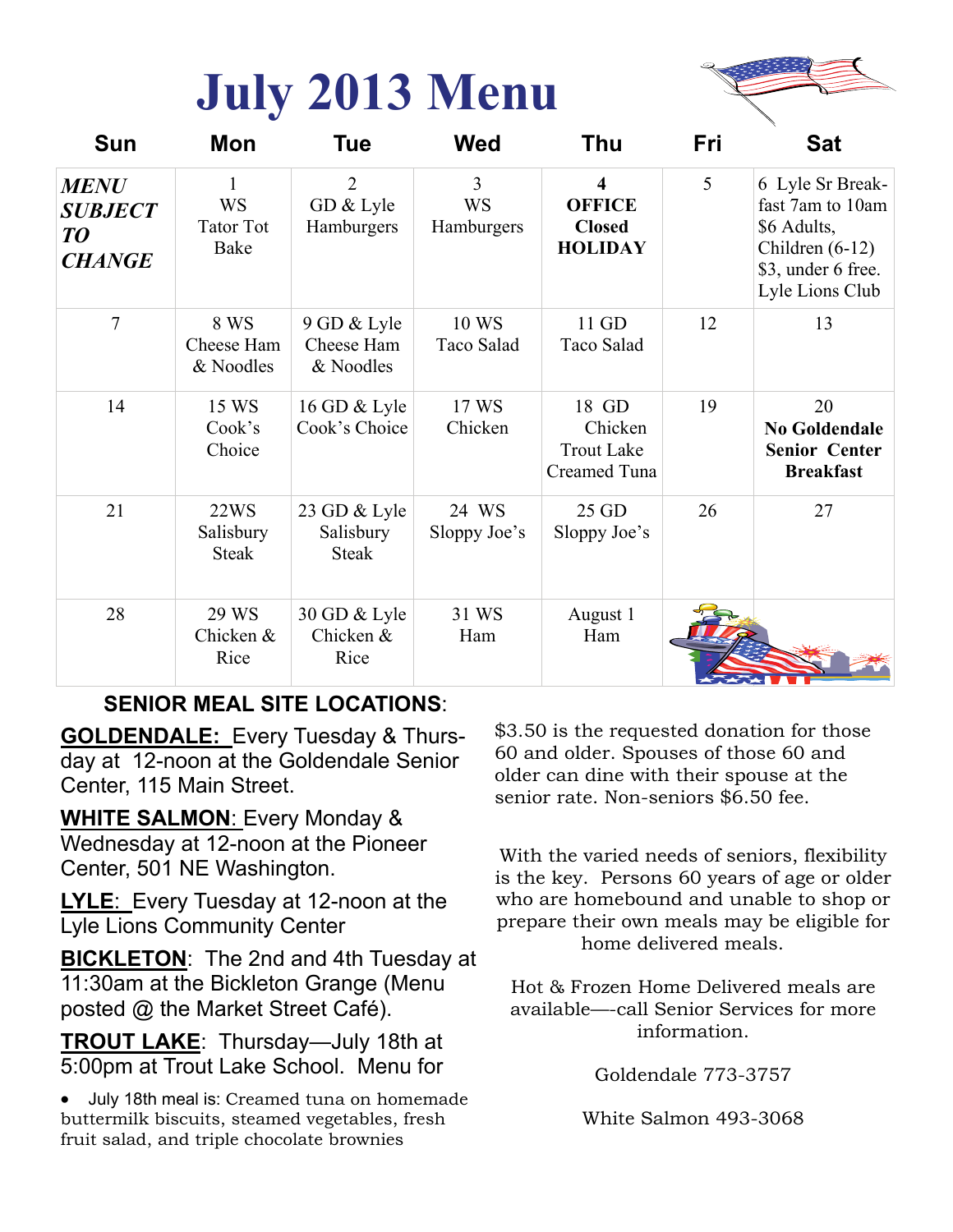#### **Caregivers**

One of the most challenging roles in the world is being a caregiver. You run errands, grocery shop, pay bills, help with personal care. It is easy to feel isolated and stretched to the limits of your resources and patience.

 If you are caring for loved one age 60 or older in Klickitat County, we can support you in a variety of ways. We understand your care giving role.

**Reduce stress, stay healthy and improve your well-being for both you and your family.** 

**Call Klickitat County Senior Services for information and resources about:** 

- **Information about community resources**
- **One-on-one assistance to evaluate needs, identify options, and provide referrals**
- **Stress and behavior management**
- **Assistance with activities of daily living**
- **Problem-solving and caregiver support groups**
- **Temporary in-home respite care**

#### **Goldendale 773-3757 White Salmon 493-3068**

#### **Energizing Support Groups**

**Stroke Survivors** 541-296-7280

**Goldendale Diabetes** Leslee LaFrantz ~ 773-4022

**Goldendale Bereavement Meeting**, call Susan Shipman 773-0380

**No Goldendale Stroke Survivor Class until September** 

#### **Alzheimer's Association Support Group For Unpaid Caregivers**

Second Wednesday, July 10th, 10:30am at the Goldendale Senior Center

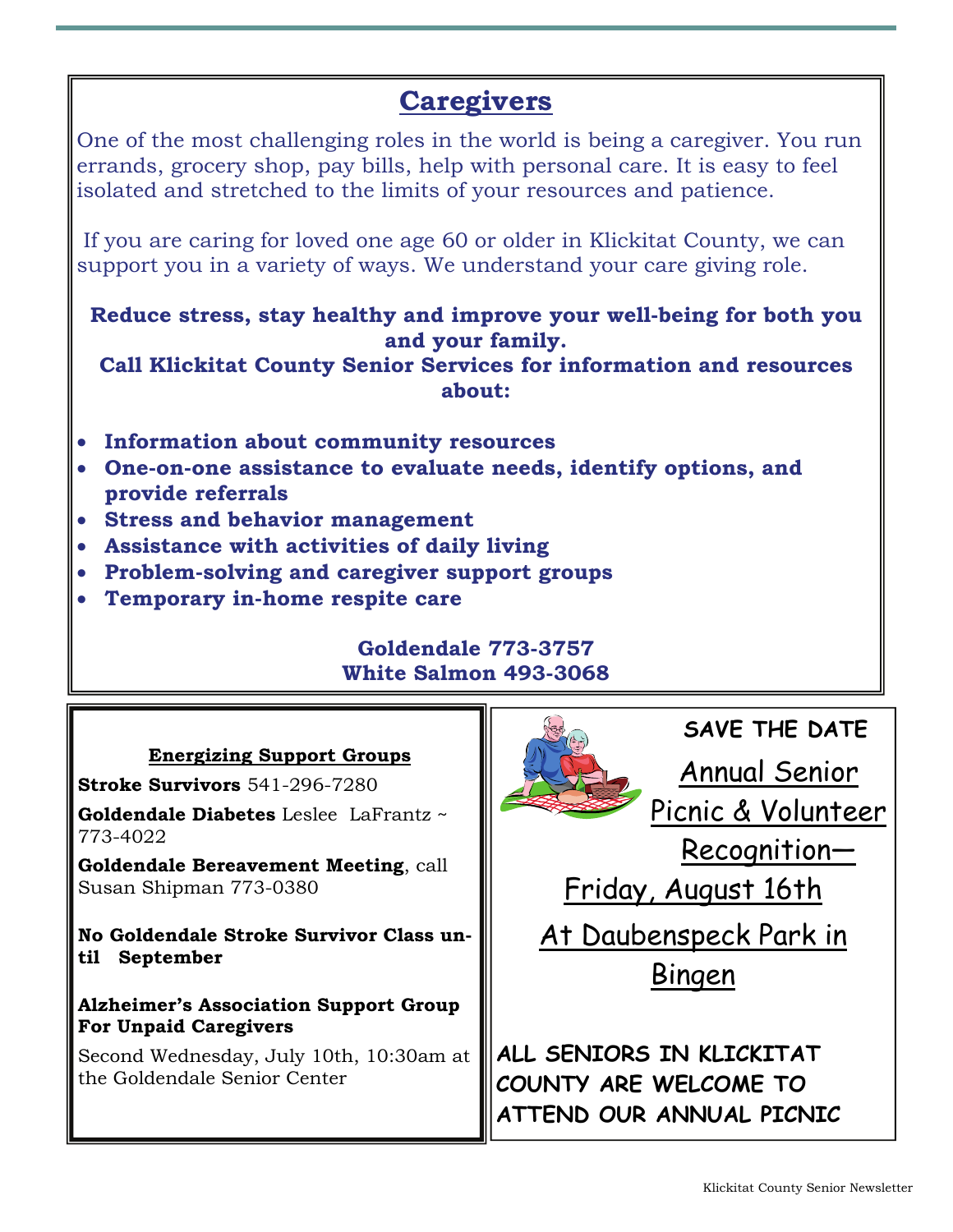

#### **Are you 60 or Better? Do you like a good meal? Join us for Lunch**

There are five Hot Lunch programs offered

throughout Klickitat County which serve delicious, and nutritious wellbalanced meals.

The lunch programs also give you the opportunity to socialize, listen to great music, enjoy meeting new people, catching up with old friends.

 See the schedule of meal site dates, times, locations, and what is being served on our menu page of this newsletter.

All those who are 60 and better are invited to contribute \$3.50 for each meal but that is strictly a suggested donation. We appreciate each donation and the money donated goes toward covering the costs of providing meals.

#### **KLICKITAT Meal**

**Meals will be served at 1pm and there is a charge of \$3 per person** 

**Any questions call 509 369-3985** 

**Dates:** 1st & 3rd Wednesday

**Time:** 1pm

**Place: Grace Lutheran Church Parsonage** 

**\* This meal is not sponsored by KCSS.** 

### **Volunteer Hours**

#### **MAY HOURS**

| <b>TRANSPORTATION 638.25 Hours</b> |    |             |  |  |  |
|------------------------------------|----|-------------|--|--|--|
| <b>NUTRITION</b>                   |    | 702.5 Hours |  |  |  |
| <b>NEWSLETTER</b>                  | 22 | Hours       |  |  |  |
| SR. EXERCISE                       | 21 | Hours       |  |  |  |
| <b>MUSICIANS</b>                   | 18 | Hours       |  |  |  |



# **Medication Tip of the Month**

Create a running list of all of your prescription medications, over-the-counter drugs, herbal supplements, and [vitamins](http://www.everydayhealth.com/diet-nutrition/vitamins-meds.aspx). Bring it with you to all of your doctor's appointments, any time you go to the hospital, and to your pharmacy. It's also a good idea to fill all of your prescription medications at the same pharmacy, so that your pharmacist can be on the lookout for potential interactions and alert you to any medication side effects.